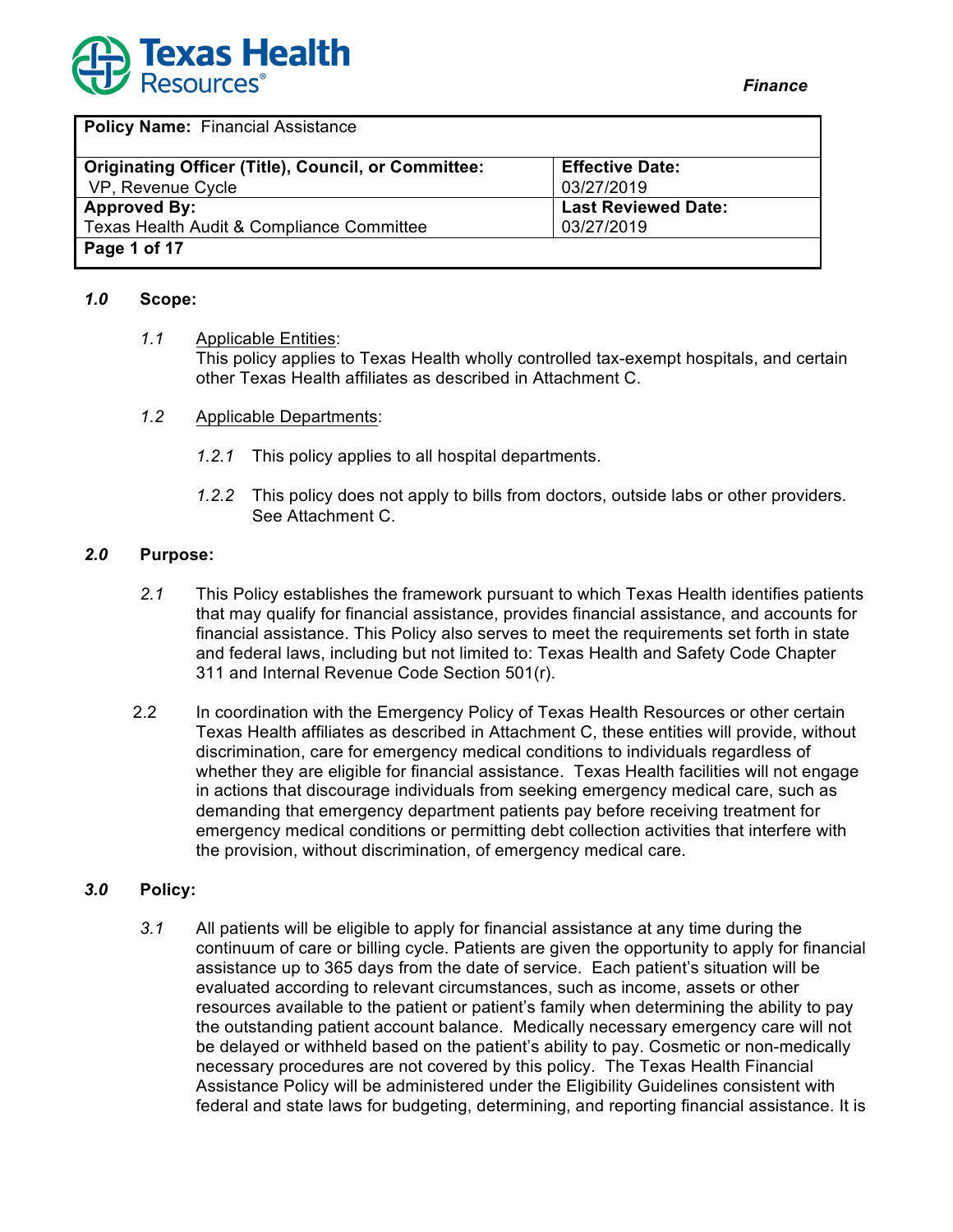

**Policy Name:** Financial Assistance

#### **Page 2 of 17**

the intent of the Texas Health Financial Assistance Policy to provide community benefits through financial assistance in accordance with the provisions of Texas Health & Safety Code Section 311.043-045 and Internal Revenue Code Section 501(r).

*3.2* Procedures that are deemed not emergency or medically necessary, including but not limited to cosmetic surgery, are not covered by this policy.

#### *4.0* **Policy Guidance:**

- *4.1* Texas Health's Financial Assistance Policy is available for qualifying individuals who are unable to pay their hospital bill. Texas Health is dedicated to administering its financial assistance policy in a fair, consistent and objective manner respecting the dignity of each patient served. Texas Health's Financial Assistance Policy will be administered in a manner that seeks to allocate financial assistance in a way that maximizes the benefit received by the communities Texas Health serves. No patient will be denied financial assistance because of their race, religion, or national origin or any other basis which is prohibited by law. In implementing this financial assistance policy for the benefit of the communities Texas Health serves, Texas Health will comply with all applicable federal, state, and local laws, rules, and regulations.
- *4.2* Patients with a family income at or below 200 percent of applicable federal poverty guidelines or patients with a family income above 200 percent of applicable federal poverty guidelines who have significant unpaid medical bills may be eligible for financial assistance if the patient lacks sufficient funds to pay the out-of-pocket portion of their hospital bill. Those individuals eligible for financial assistance will not be charged more than Amounts Generally Billed (AGB) to people who have insurance coverage for the same care.
- *4.3* A patient who is unable to pay his or her hospital bill is encouraged to apply for financial assistance by completing a Financial Assistance Application. Hospital admissions and social service personnel, financial counselors, and chaplains, along with Texas Health business office personnel, are all familiar with the Texas Health Financial Assistance Policy and can answer questions relating to the policy. All applications will be reviewed and a determination made as to whether all or a portion of the patient's hospital bill qualifies for financial assistance. It is the responsibility of the patient to actively participate in the hospital's financial assistance screening process. This includes providing the hospital with information concerning actual or potentially available health benefits coverage (including Medicaid eligibility and available COBRA coverage.) A patient can be denied financial assistance if they do not provide the information that has been requested in a timely manner. In some cases, Texas Health may be able to determine from financial and other information provided by independent third party vendors that a patient qualifies for financial assistance even though a financial application has not been completed.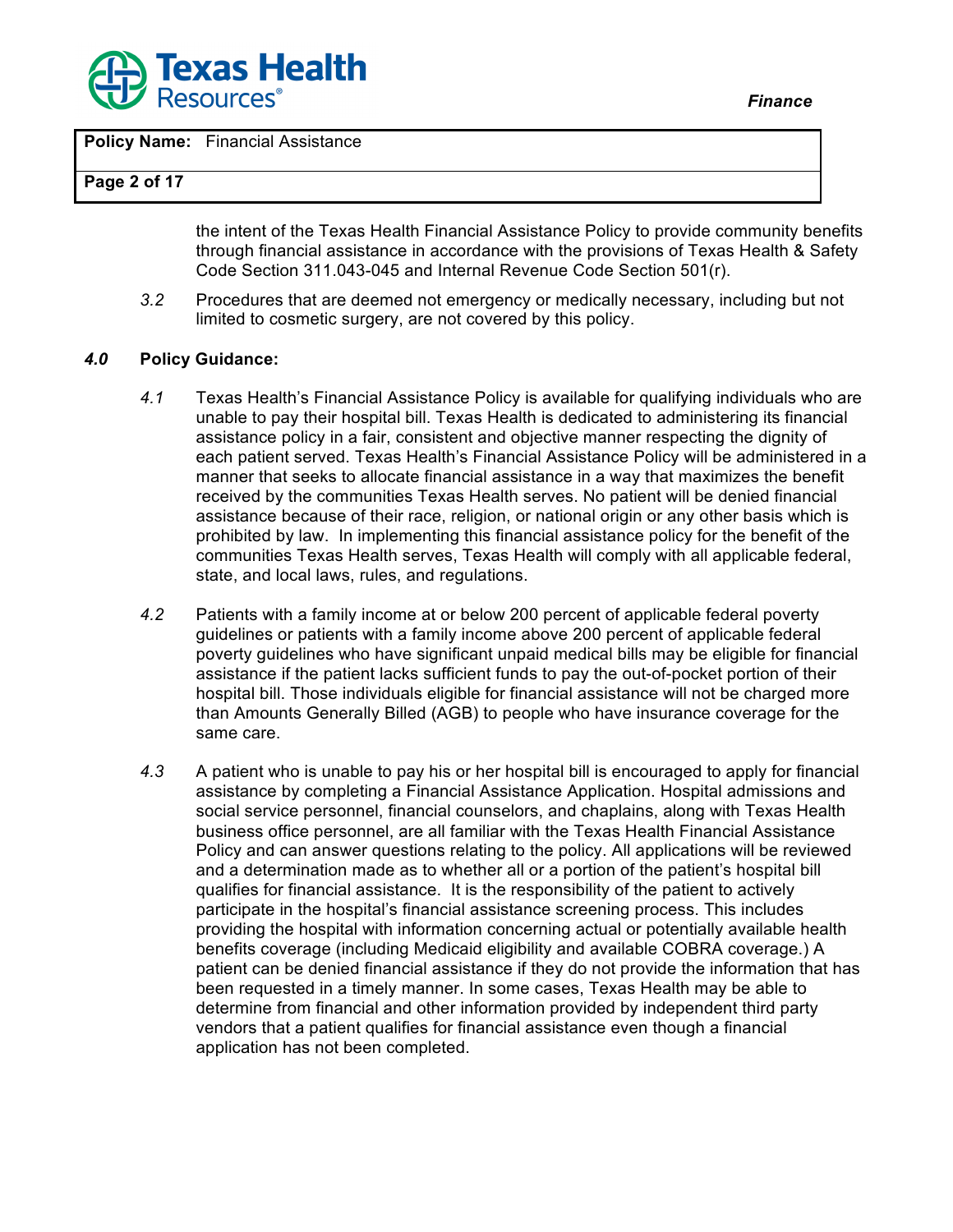



#### **Page 3 of 17**

- *4.3.1* Applying for Assistance
	- a. Methods for Obtaining a Financial Assistance Application The patient or responsible party may request a Financial Assistance Application, or can obtain assistance completing the application:
		- In person (Admission Office at all hospital locations)
		- By phone at 1.800.890.6034
		- By mail at 500 E. Border St. Arlington, TX 76010
		- Visiting the Business Office (500 E. Border St., Arlington, Texas 76010)
		- By emailing Customerservice@TexasHealth.org
	- b. Communication Requirements Any person seeking health care services at a Texas Health hospital should be provided written information about the Texas Health Financial Assistance Policy as part of the admission process. The hospital will make reasonable efforts to orally notify patients about the financial assistance policy and how to obtain assistance with the application process at various points before, during and after the patient receives services. Written notices shall also be conspicuously posted in both English and Spanish in the hospital's general waiting area, emergency department and in such other locations as the hospital deems likely to inform patients of the existence of the Texas Health Financial Assistance Policy. In addition, information describing the Texas Health Financial Assistance Policy shall be posted on the Texas Health website. Instructions on how to apply can be found on the reverse side of each THR billing statement. Patients are given 130 days to apply for financial assistance before any type of negative credit report is made by collection vendors.
	- c. Patient Counseling Admission, Business Office, Social Services personnel, financial counselors and/or hospital chaplains should encourage patients who are at financial risk as a result of the amount they are expected to owe "out-of-pocket" to complete a Texas Health Financial Assistance Application. To facilitate the process, it is preferred that financial screening occur and a Financial Assistance Application be completed prior to discharge. In no case, will screening for financial assistance eligibility take place prior to providing medically necessary emergency care in accordance with the requirements of the Emergency Medical Treatment and Active Labor Act.
	- d. Financial Assistance Request Initiated by Patient/Responsible Party A Financial Assistance Application must be provided to any person requesting financial assistance. Financial assistance may only be granted if sufficient information is available to allow for a determination that the patient satisfies the eligibility guidelines outlined in Attachment A of this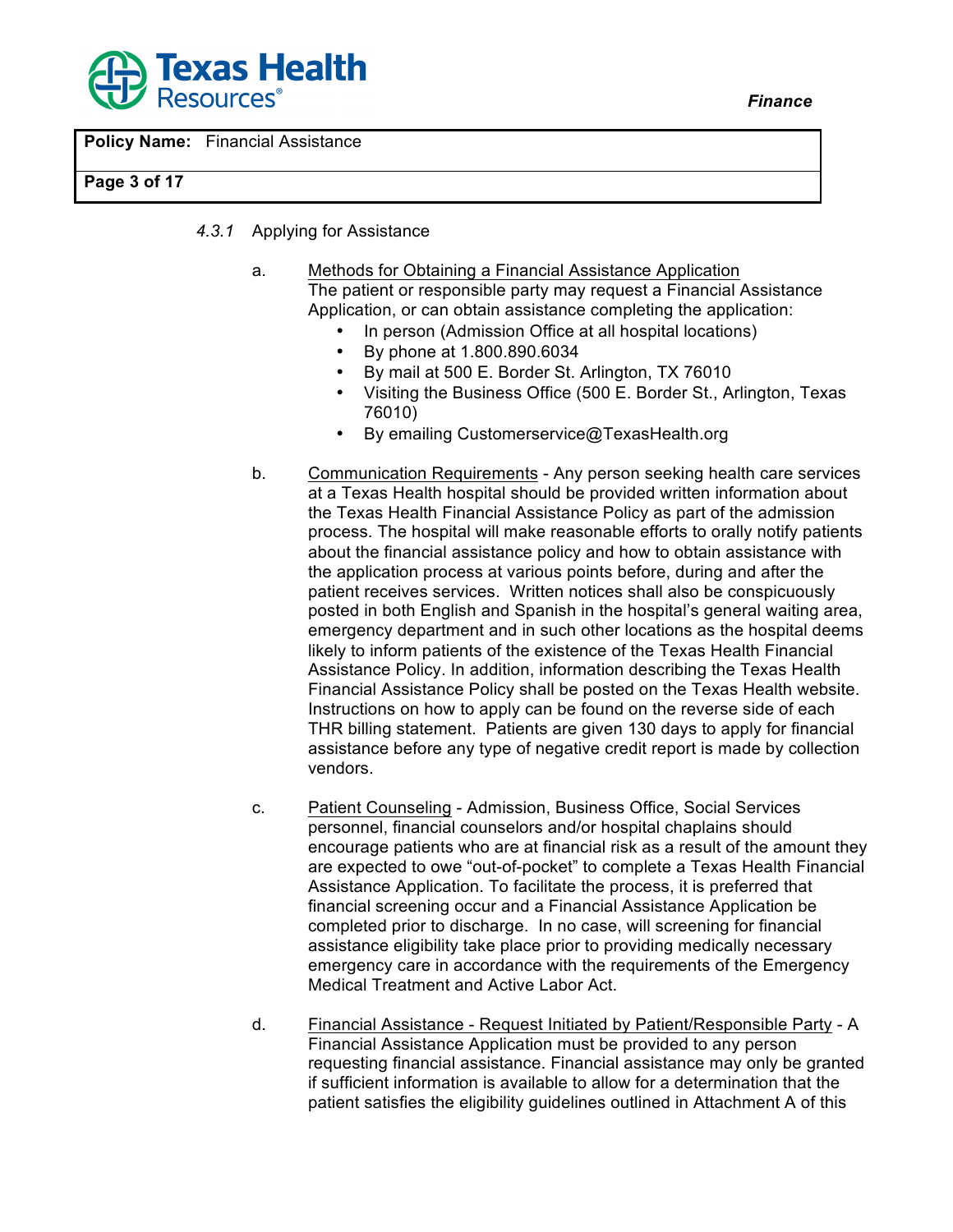

**Policy Name:** Financial Assistance

#### **Page 4 of 17**

policy. Texas Health may utilize information reported on financial applications and information gathered from independent third party sources to evaluate a patient's eligibility for financial assistance.

- e. Requests Initiated on the Patient's Behalf A request for financial assistance may be submitted by Texas Health personnel and/or its agent (on behalf of a patient or responsible party) who have knowledge of the patient's financial situation. All known facts surrounding the patient's financial condition shall be documented in a request initiated by Texas Health personnel.
- f. Request Initiated by a Third Party Texas Health can determine that a patient qualifies for financial assistance under the policy through review and analysis of financial and other information provided by an independent third party vendor. In these situations, a formal Financial Assistance Application is not required.
- g. Follow-Up Collection Efforts In general, no subsequent attempt shall be made to collect charges from the patient or responsible party which have been approved for 100 percent write-off under the Texas Health Financial Assistance Policy (subject to the rights of subrogation) except to the extent a patient or responsible party receives a recovery from any third party or other source. An approval of financial adjustment shall not be construed as a waiver by Texas Health of its ability to enforce a hospital lien for reimbursement of any amount owed by a third party liability carrier on behalf of a patient. Financial discounts may be completely or partially reversed in the event of a recovery from a third-party or other source.
- h. The following collection activities will occur during the first 120 days that a medical bill is outstanding to include:
	- Summary billing statements will be sent to the patient *(Identifying: Total Charges, Insurance Payments, Discounts, Patient Payments and the current balance)The statements will also include a Plain Language Summary of the Financial Assistance Policy and it will identify any ECA that the hospital intends to initiate after 120 days from the date of the first bill.*
	- Calls will be made to the patient using an outbound dialer system.
	- Collection letters will be sent to the patient by agencies under contract with Texas Health. The patient will be advised that nonpayment may result in credit agency reporting. (Credit reporting will not take place within the first 120 days after the date of discharge)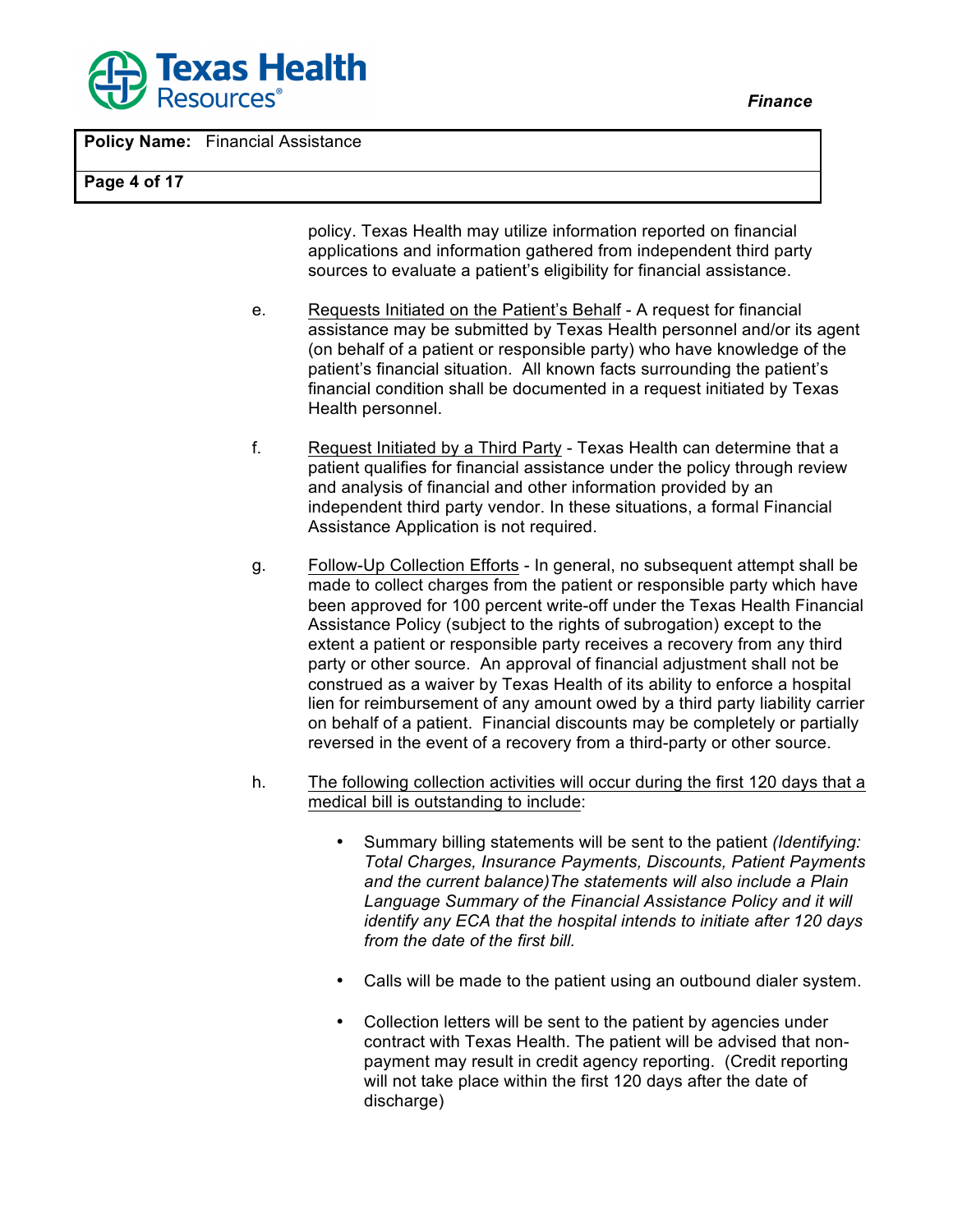

**Policy Name:** Financial Assistance

#### **Page 5 of 17**

- i. Actions that may be taken to obtain payment after a medical bill has been outstanding for at least 120 days include:
	- Transfer of patient account to an outside collection agency. The collection agency will attempt to obtain a response from the patient or responsible party by using letters and phone calls for at least 30 days after receiving the account.
	- Placement of a past due comment on patient's credit report no earlier than 30 days after receiving the account.

## *4.3.2* Approval and Reporting

- a. Management The Texas Health Senior Vice President of Finance or the hospital's financial officer for each location is responsible for the oversight of the Texas Health Financial Assistance Policy. These individuals have the final authority to decide whether a hospital has made reasonable efforts to determine if an individual is eligible for financial assistance and if and when the hospital may engage in extraordinary collection actions. The Texas Health Vice President Revenue Cycle Operations is responsible for the day-to-day management of the Texas Health Financial Assistance Policy.
- b. Information Verification -The Texas Health Vice President Revenue Cycle Operations shall establish procedures that specify what application information is subject to verification. In no case, should the establishment of verification procedures discriminate against any group of patients nor unduly limit a patient's access to financial assistance.
- c. Manual Approval Services Already Rendered Texas Health's business office personnel shall review all available information and determine the appropriate level of financial assistance in accordance with procedures established by the Texas Health Vice President of Revenue Cycle Operations. The final approval for financial write-offs will be the responsibility of the Vice President Revenue Cycle Operations. Approval is delegated down to various levels of management, corresponding with the size of the current patient balance due and in accordance with the THR Approval, Authorization, and Responsibility Matrix.
- d. Approval Prior to Providing Services Each Texas Health hospital listed in Attachment C shall implement a review process to determine eligibility for financial assistance. Occasionally, a patient or physician may seek an eligibility determination in advance of hospital services being provided. In those cases the entity President or financial officer must approve the request. In granting financial assistance to individual patients in non-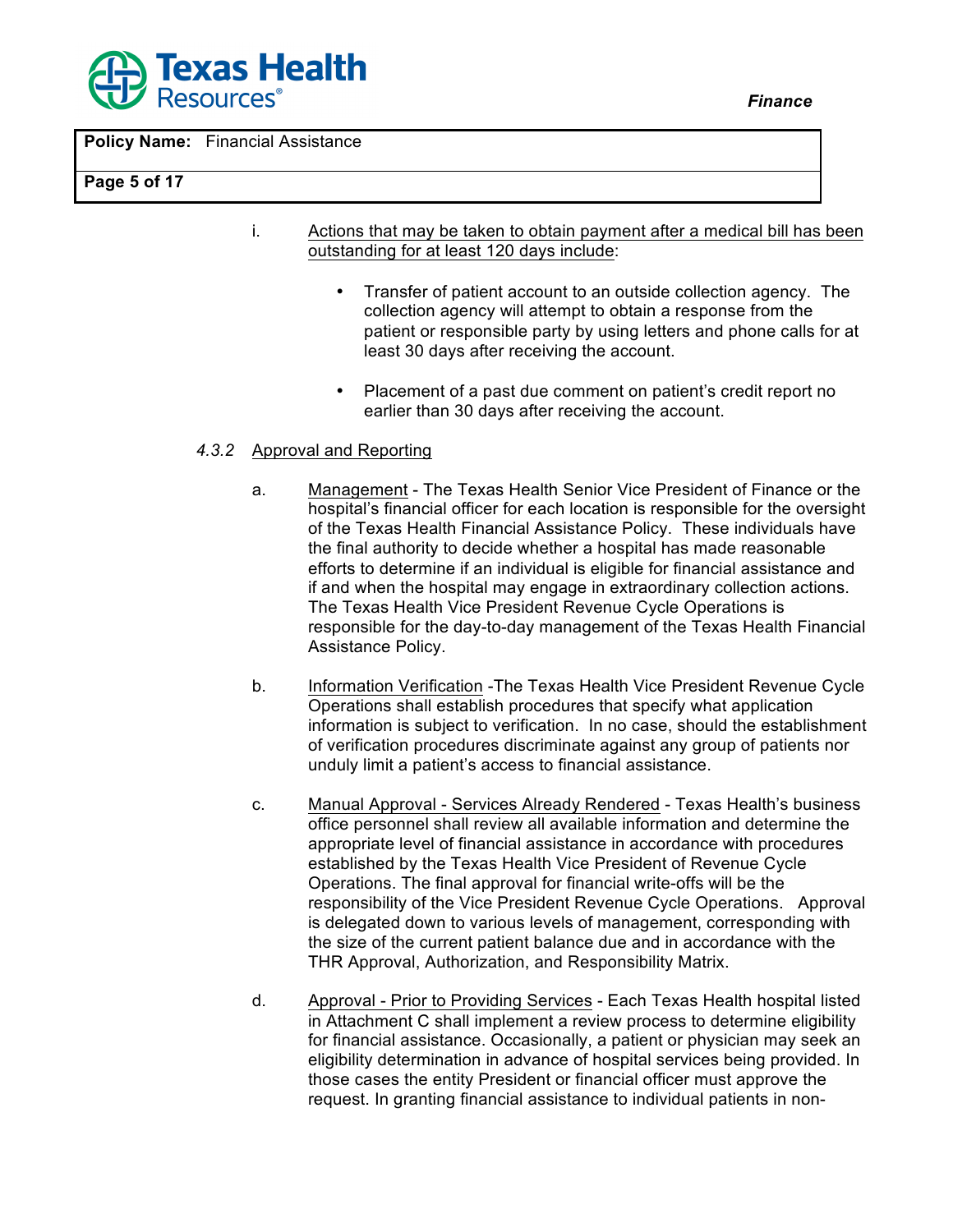

**Policy Name:** Financial Assistance

**Page 6 of 17**

emergent situations, hospital leadership should consider the availability of alternative community resources, continuity of care concerns and the potential financial impact on the hospital's ability to grant financial assistance broadly to the community it serves. Regardless of whether or not financial assistance has been approved, patients will receive medically necessary emergency care without delay.

- e. Notification to Applicants In general all patients who apply for financial assistance will be notified within a reasonable time regarding the status of their request.
	- Approved The response to the patient will be sent via mail within 30 days of completion of the Financial Assistance Application.
	- Denied or Pended/Incomplete The response to the patient will be sent by mail within 30 days and will include instructions for the patient if they choose to appeal any adverse decision. If the patient's application was incomplete, THR's collections activities will be halted for 30 days. If the patient does not supply the needed data, collections will resume in 30 days and the balance could end up with a collection agency and a "past due" comment may be put on the patient's credit report.
	- Presumptive/Automated Screening Notification is not sent to patients who were granted approval based on an automated (presumptive) financial assistance process.
- f. Appeals An appeal of a denied Financial Assistance Application will be considered if material changes in a patient's circumstances are documented. Changes may include, but are not limited to, a change in employment, health, marital, or family status. Appeals can be made by the patient anytime during the first 365 days from the initial billing date.
- g. Reporting All financial adjustments must be recorded on the books and records of Texas Health on a monthly basis and a financial assistance log shall be maintained for each hospital. At a minimum, the financial assistance logs must contain the following information: patient's name, gross hospital charges, amount of payments received on the patient's account, the amount of financial adjustment, and the financial assistance classification (e.g. Financially Indigent, Medically Indigent or Catastrophically Indigent).
- h. Record Retention Documentation sufficient to identify each patient's income, the amount owed by the patient, the review and approval processes that were followed, and the patient's status as Financially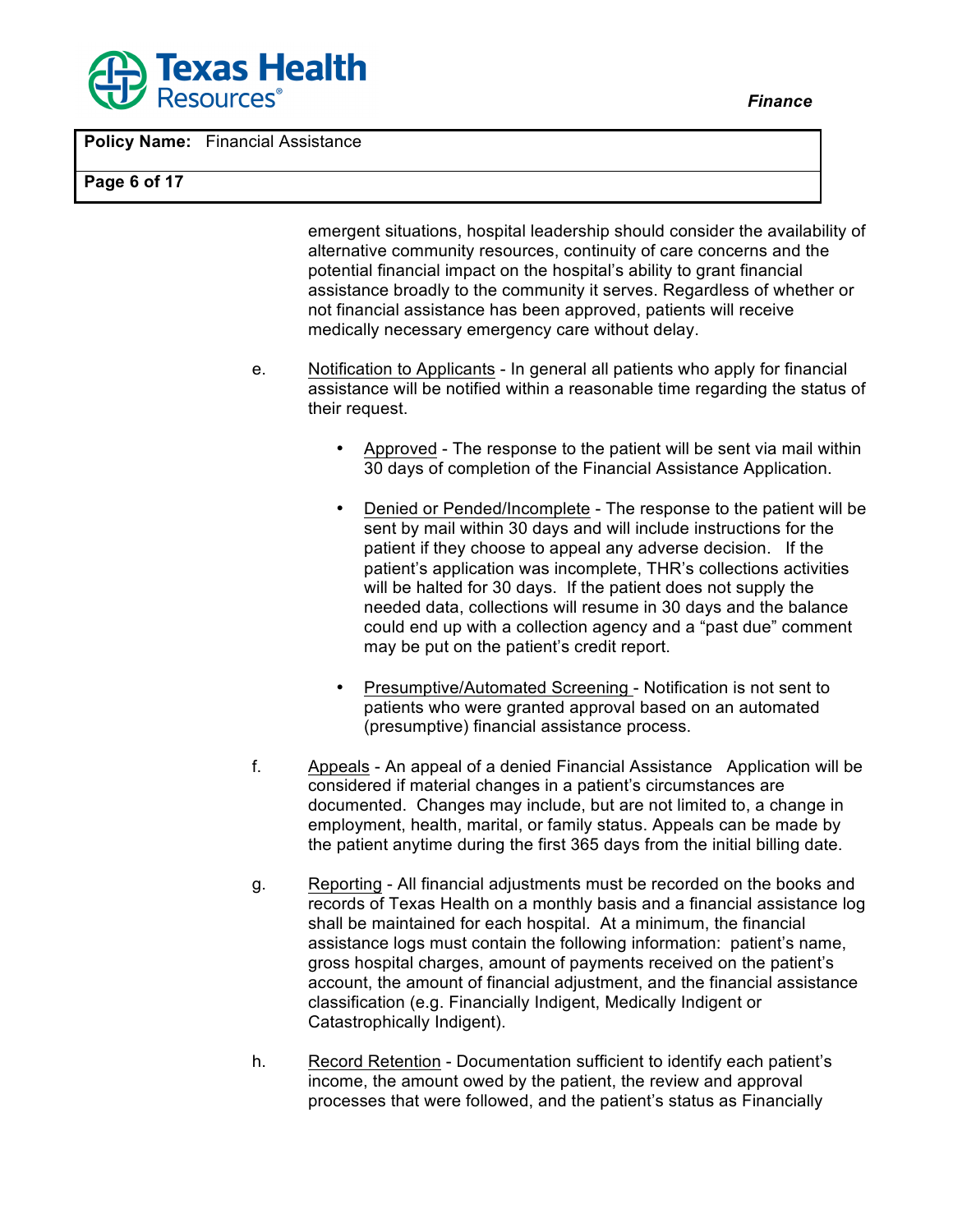

**Policy Name:** Financial Assistance

#### **Page 7 of 17**

Indigent, Medically Indigent, or Catastrophically Indigent shall be maintained by the Texas Health business office for the period required by the Texas Health record retention policy.

i. Remaining Balances - Patients who are approved for financial assistance will never be billed for a remaining amount that is greater than the Texas Health AGB (amounts generally billed) as defined in section 5.0.

#### *5.0* **Definitions:**

- *5.1* Amounts Generally Billed (AGB) An average of the amounts generally billed to insured individuals. Claims during the prior fiscal year (12 months) are included in the calculation. The claims include Medicare fee-for-service as well as all other private health insurers. Each of the hospitals adopting this policy separately calculates an AGB percentage annually and uses the "Look Back Method", as defined by Internal Revenue Code Section 501(r). Texas Health compares the amount paid by insured patients and their insurance companies in the prior fiscal year. A patient approved for financial assistance cannot be charge more than AGB. THR will apply one system-wide rate for all hospitals adopting this financial assistance policy. The AGB is calculated annually and the Texas Health Senior Vice President Finance will determine the system-wide AGB rate, which cannot be more than lowest individual hospital AGB. A copy of the calculation is available in Attachment D.
- *5.2* Annual Income If the patient is an adult, the term Annual Income refers to the total gross annual income of the patient and any other responsible party. If a patient is married, Annual Income will also include the total gross annual income of the patient's spouse. If the patient is a minor, the term Annual Income refers to total gross annual income of the patient, parents, and/or any other responsible party.
- *5.3* Current Patient Balance Due The amount owed by a patient after the application of appropriate third party payments and discounts. For patients without insurance, this amount represents the balance after an uninsured discount has been applied.
- *5.4* Eligibility Criteria The financial criteria and procedures established by this financial assistance policy are described in Attachment A. The financial criteria shall include income levels indexed to the federal poverty guidelines and means testing. The financial criteria does not set the income level for financial assistance lower than that required by Texas counties under Section 61.023 of the Indigent Health Care & Treatment Act or higher; in the case of the Financially Indigent, than 200 percent of the federal poverty guidelines. The federal poverty guidelines are published in the Federal Register in February of each year and, for purposes of this financial assistance policy, will become effective the first day of the month following the month of publication. The guidelines published by the Texas Department of Health Services are found on their website.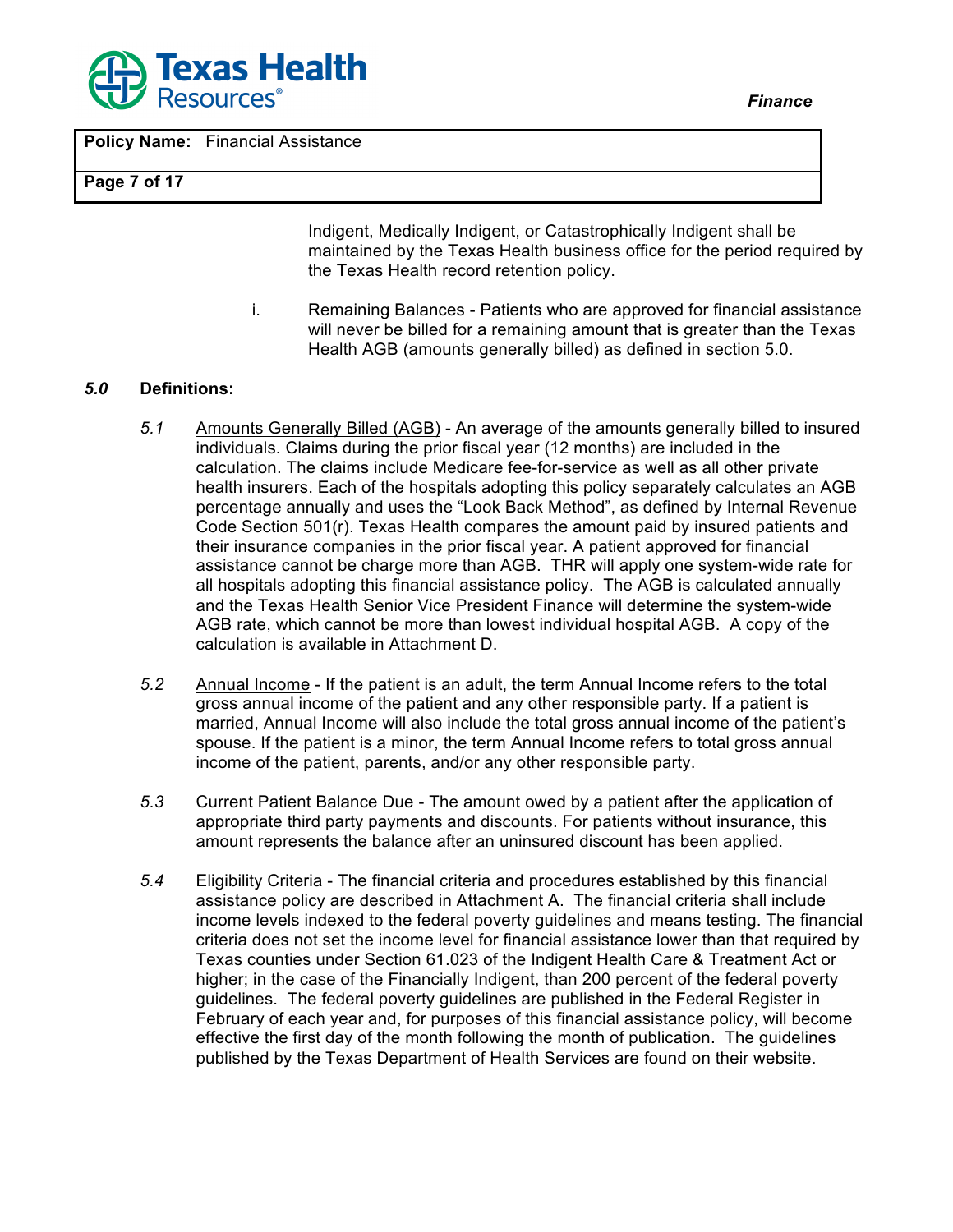

**Policy Name:** Financial Assistance

#### **Page 8 of 17**

- *5.5* Extraordinary Collection Actions (ECA) Per IRC Section 501(r), certain actions taken by a hospital against an individual related to obtaining payment for a hospital bill are considered to be extraordinary collection actions. The only ECA which will be carried out under this policy will be the reporting of adverse information to a consumer credit agency or credit bureau either by a Texas Health hospital or one of its agents. This type of reporting will occur no sooner than 130 days from the date of the first post-discharge bill.
- *5.6* Financial Assistance Application A written request from the patient, responsible party or other interested party for financial assistance under the Texas Health Financial Assistance Policy, which summarizes financial and other information needed to determine eligibility. The content of the Financial Assistance Application will be determined by the Texas Health Vice President Revenue Cycle Operations or his/her designee.(see attachment D for a copy of the Texas Health Financial Assistance Application)
- *5.7* Financially Indigent An uninsured or underinsured patient whose Annual Income is less than or equal to 200% of the applicable federal poverty guidelines. Each patient's situation will be evaluated according to current relevant circumstances, such as income, assets or other financial resources available to the patient or patient's family.
- *5.8* Medically Indigent A person who's Current Patient Balance Due exceeds a specified percentage of the patient's Annual Income, determined in accordance with the Eligibility Guidelines detailed in Attachment A of this policy.
- *5.9* Medically Necessary Care In general, non-elective inpatient and outpatient acute hospital services that are reimbursable under the Medicare and/or Medicaid programs.
- *5.10* Texas Health Financial Assistance Policy The policy implemented by Texas Health to provide financial assistance to patients who qualify as Financially Indigent, Medically Indigent, or Catastrophically Indigent. The Eligibility Guidelines for financial assistance are detailed in Attachment A of this policy.

#### *6.0* **Responsible Parties:**

- *6.1* Texas Health Senior Vice President Finance *6.1.1* Responsible for oversight of the Texas Health Financial Assistance Policy.
- *6.2* Texas Health Vice President Revenue Cycle Operations *6.2.1* Responsible for day-to-day management of the Texas Health Financial Policy.
- *6.3* Texas Health Business Office Personnel
	- *6.3.1* Responsible for informing all patients of the existence of the Texas Health Financial Assistance Policy.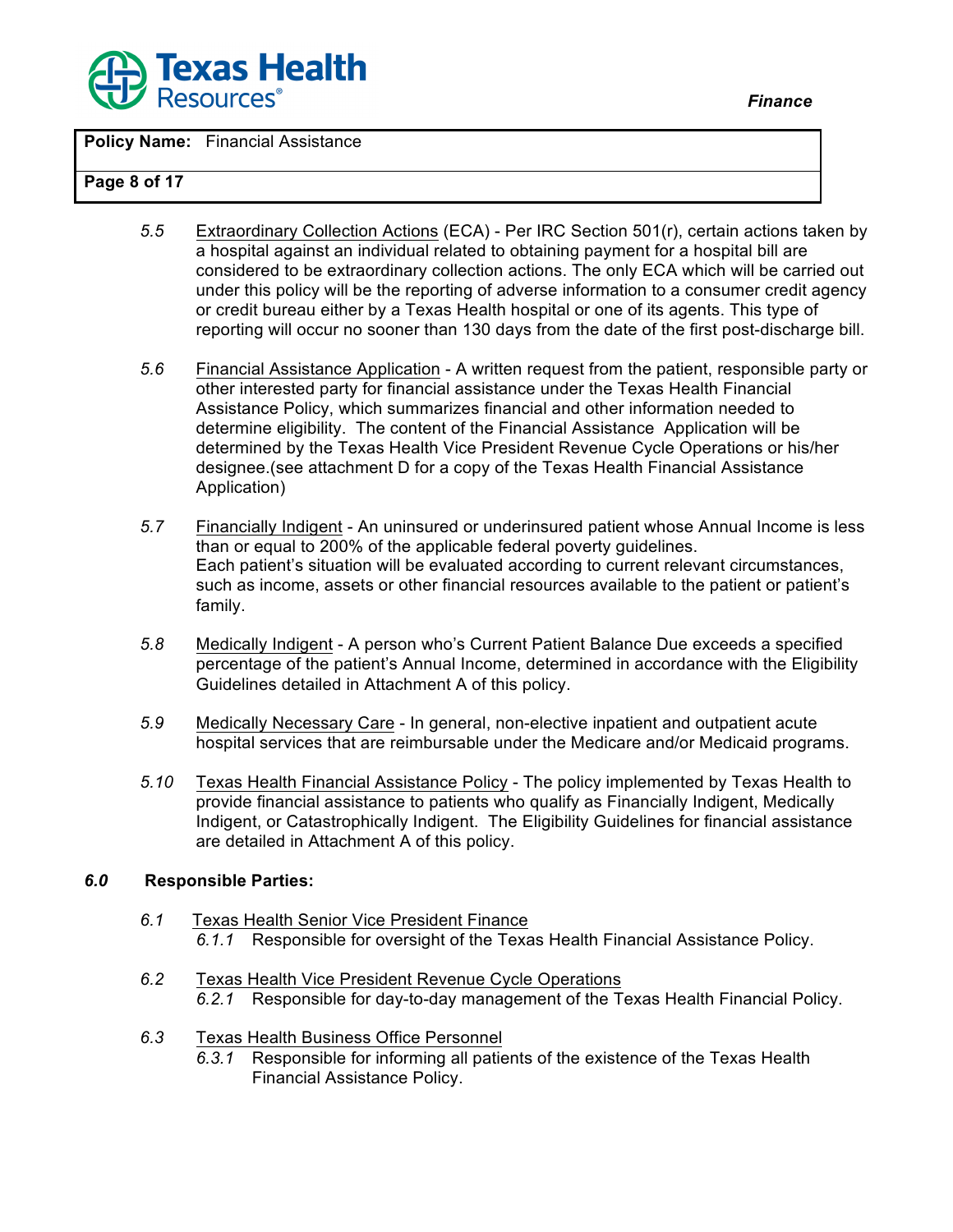

**Policy Name:** Financial Assistance

#### **Page 9 of 17**

- *6.3.2* Responsible for review of Financial Assistance Applications and determination of level of financial assistance.
- *6.3.3* Responsible for notification to applicants of status of their request for financial assistance and their right to appeal an adverse decision.
- *6.3.4* Responsible for the processing appeals of denied Financial Assistance Applications.
- *6.3.5* Responsible for the retention of documentation relating to the determination of financial eligibility.
- *6.4* Texas Health's Hospitals All
	- *6.4.1* Responsible for informing patients of the existence of the Texas Health Financial Assistance Policy.
	- *6.4.2* Responsible for implementing a review process to determine financial assistance eligibility for patients in advance of hospital services and notifying patients of the eligibility determination that is made.
- *6.5* Hospital Finance Officers
	- *6.5.1* If finance assistance is requested prior to a scheduled service, such eligibility determination will need to be approved by the hospital finance officer or their designee.
	- *6.5.2* Responsible for internal controls and processes to appropriately record financial adjustments in the hospital books on a monthly basis.

## *7.0* **External Reference:**

- *7.1* EMTALA Emergency Medical Treatment and Active Labor Act
- *7.2* Federal Register Poverty Guidelines
- *7.3* Indigent Health Care & Treatment Act Section 61.023 (income levels)
- *7.4* Internal Revenue Service Code Section 501(r)
- *7.5* Medical Screening Examinations and Patient Transfers THR System Policy
- *7.6* Texas Department of Health Services Guidelines
- *7.7* Texas Health and Safety Code Section 311.043-045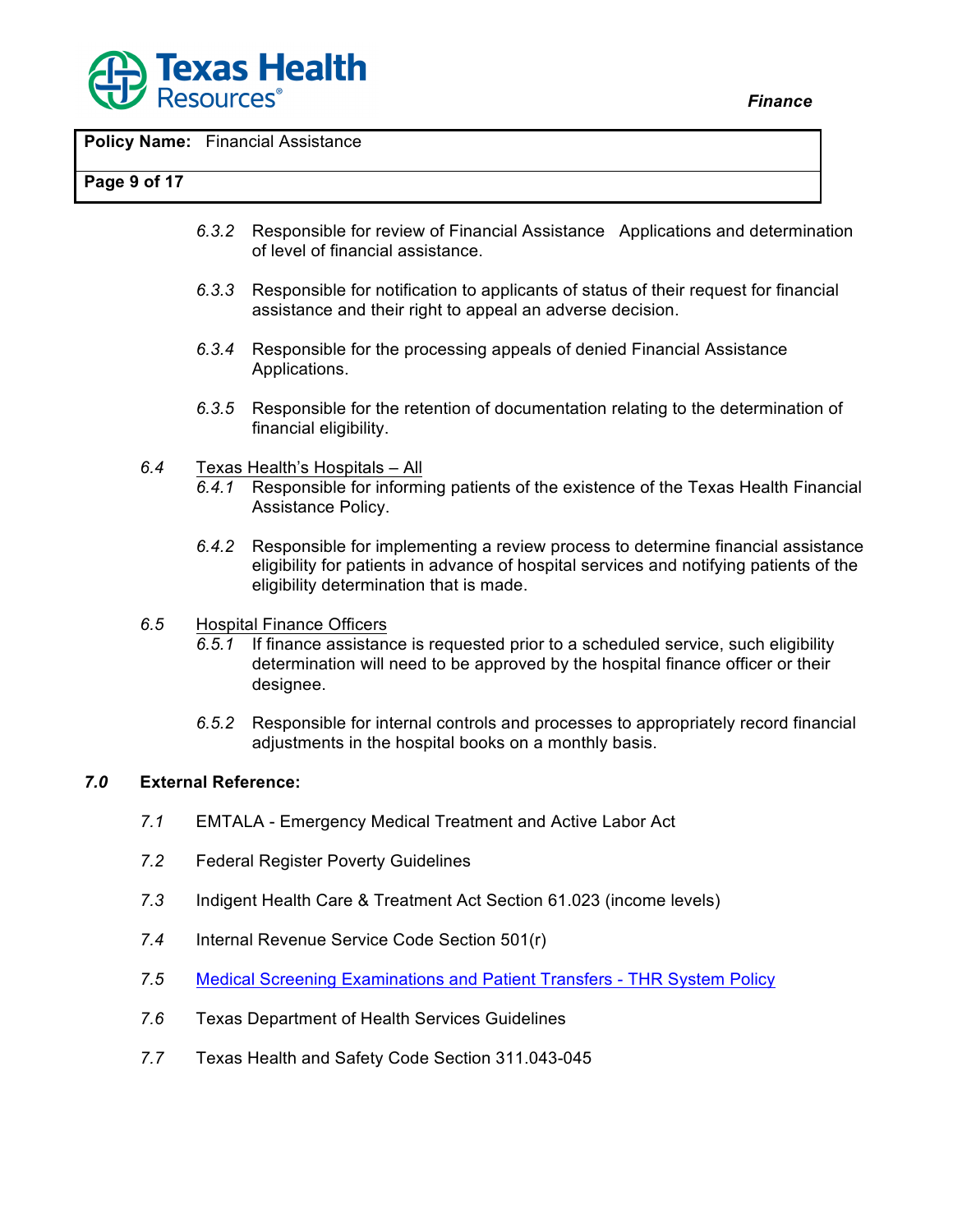

**Policy Name:** Financial Assistance

# **Page 10 of 17**

## *8.0* **Related Documentation and/or Attachments:**

- *8.1* Attachment A Eligibility Criteria
- *8.2* Attachment B Financially Indigent, Medically Indigent, Catastrophically Indigent Tables
- *8.3* Attachment C List of Covered Entities & Non-Covered Providers/Services
- *8.4* Attachment D Amounts Generally Billed (AGB) Calculation
- *8.5* Co-Payments and Co-Insurance Providing Discounted Pricing to Uninsur*e*d
- *8.6* Final Policy for Collection of Advanced Deposits
- *8.7* THR Approval, Authorization and Responsibility Matri*x*

#### *9.0* **Required Statements:**

Not Applicable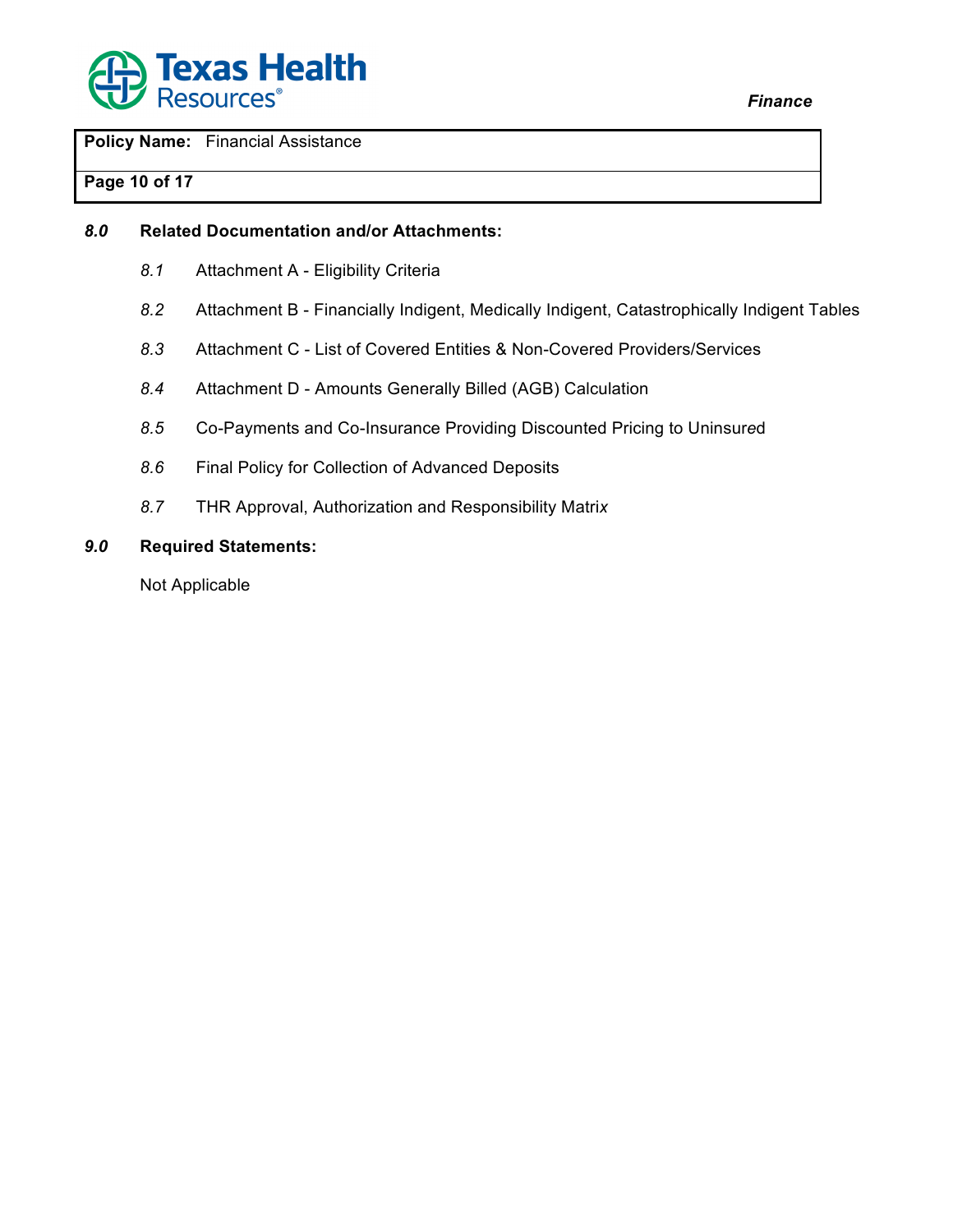

**Policy Name:** Financial Assistance

**Page 11 of 17**

**Attachment A**

#### **ELIGIBILITY CRITERIA**

The criteria noted in this attachment shall be applied to determine whether a patient is eligible for free or discounted care under the Texas Health Financial Assistance Policy. Only adjustments relating to those patients meeting the criteria set forth in this Attachment A shall be reported as charity care in a hospital's statement of operations.

#### **A-1.0 Financially Indigent**

A patient/guarantor with estimated Annual Income between 0% and 200% of the federal poverty guidelines shall be approved for financial assistance provided the patient has insufficient funds and financial assets to pay his or her Current Patient Balance Due without incurring an undue financial hardship. In general, a Financially Indigent patient will be eligible for a discount from total gross billed charges in an amount equal to the Current Patient Balance Due at the time of the eligibility determination, of his or her hospital bill less the amount (if any) they are deemed able to pay. Eligibility determination will be based on Annual Income, family size and financial resources. A decision regarding eligibility for Financial Assistance will be made based upon the information provided by the patient in the Financial Assistance Application. In no case, will the patient's prior payments plus the remaining Current Patient Balance Due after all discounts are applied be more than the Texas Health AGB percentage of gross charges.

#### **A-2.0 Automated/Presumptive Financial Approval**

Although a patient has been notified of the Financial Assistance Policy, there are times when they choose not to complete the Financial Assistance Application, Texas Health routinely screens uninsured patients using independent third party sources for financial assistance eligibility. In certain situations, Texas Health may determine that a patient qualifies for financial assistance through review and analysis of financial and other information provided by an independent third party vendor such as estimated Annual Income, family size and employment status. In these situations, a formal Financial Assistance Application is not required. The Texas Health review and analysis of available data is usually completed within 30 days after the patient liability was established. If Texas Health cannot determine that a patient qualifies for financial assistance through this review process and a Texas Health Financial Assistance Application has not been submitted, collection activities will commence in accordance with normal Texas Health collection procedures. Any ECA will not begin prior to 130 days after the patient liability was established.

#### **A-3.0 Medically Indigent**

A Medically Indigent patient is one whose annual income falls between 201% - 500% of the Federal Poverty Income Level and unpaid Texas Health hospital bills (after payment by all third parties) exceeds 5% of their Annual Income and who are unable to pay the outstanding Current Patient Balance Due. These Medically Indigent patients are eligible for a discount as set forth in Attachment B. However, in no case will the patient's prior payments plus the remaining Current Patient Balance Due after all discounts are applied be more than the Texas Health AGB percentage of gross charges. See Attachment B for the complete table.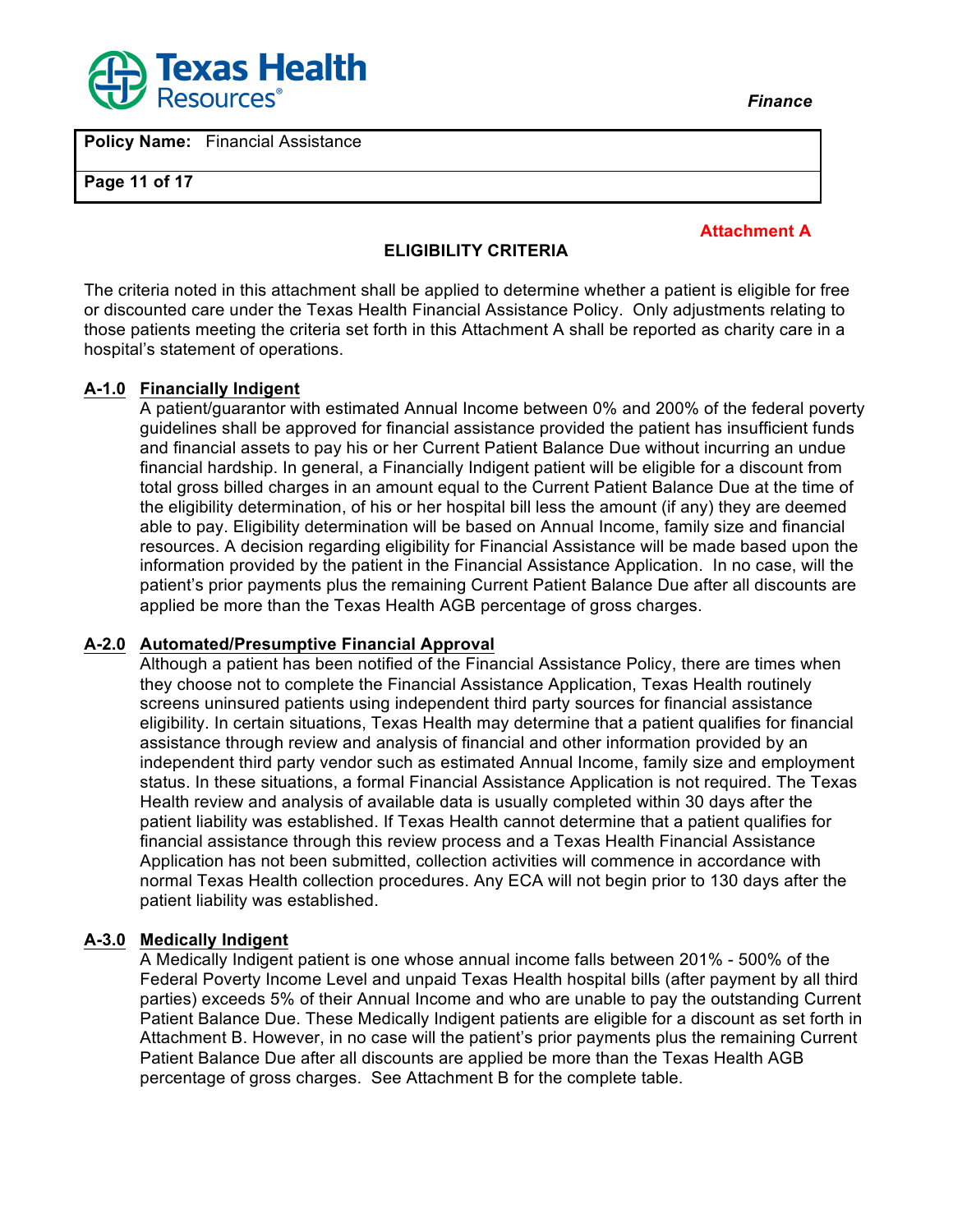

**Policy Name:** Financial Assistance

#### **Page 12 of 17**

**A-4.0 Catastrophic Medically Indigent:** A patient whose outstanding Current Patient Balance Due after payments by all third parties, exceeds 20% of the patient's total reported Annual Income and the patient is unable to pay the Current Patient Balance Due. These Catastrophic Medically Indigent patients are eligible for a discount ranging from 75% - 95%. If a patient's income level is below 500% of the Federal Poverty Level and the hospital charges billed to the patient meets or exceeds the patient's annual income, then the patient balance will be reduced to 2.5%. However, in no case will a Current Patient Balance Due, after the discount is applied, exceed the Texas Health AGB percentage of gross charges.

#### **A-5.0 Presumptive Medically Indigent (Gross Billed Charges Exceeding \$75,000)**

In the case of a patient whose Texas Health hospital bill reflects charges exceeding \$75,000, the account may be eligible for presumptive financial assistance without a completed Financial Assistance Application provided there is sufficient information to determine whether or not the patient otherwise qualifies. The information could include financial data obtained from a third party. In this situation, the minimum patient responsibility shall be 25% of the patient's responsible portion. However, in no case will the patient's payments exceed the Texas Health AGB percentage of gross charges.

#### **A-6.0 Financial Assistance**

All patients seeking assistance under the Texas Health Financial Assistance Policy are encouraged to complete a Financial Assistance Application. A patient whose hospital bill reflects gross charges of \$75,000 or less may not be classified as Medically Indigent unless a completed Financial Assistance Application is received by Texas Health along with materials requested by Texas Health to verify the income, assets and medical expense amounts reported therein.

#### **A-7.0 Determination of Financial Condition**

The determination that a patient has insufficient funds, for both financial and medical indigence, shall be made at the time a patient's account is reviewed and will be based upon the patient's existing employment, financial situation, and family status. For purposes of this policy, assets shall include cash, stocks, bonds and other financial assets that can be readily converted to cash. In general, non-liquid assets and the patient/guarantor's speculative ability to generate future income will not be considered in determining whether or not sufficient funds exist to pay current medical bills.

#### **A-8.0 Reapplication**

If additional services are received within 90 days of the application date of a Financial Assistance Application, and additional financial assistance is requested, a patient does not need to complete another Financial Assistance Application unless the facts and circumstances suggest that there may have been a material change in the applicant's financial condition and/or ability to pay.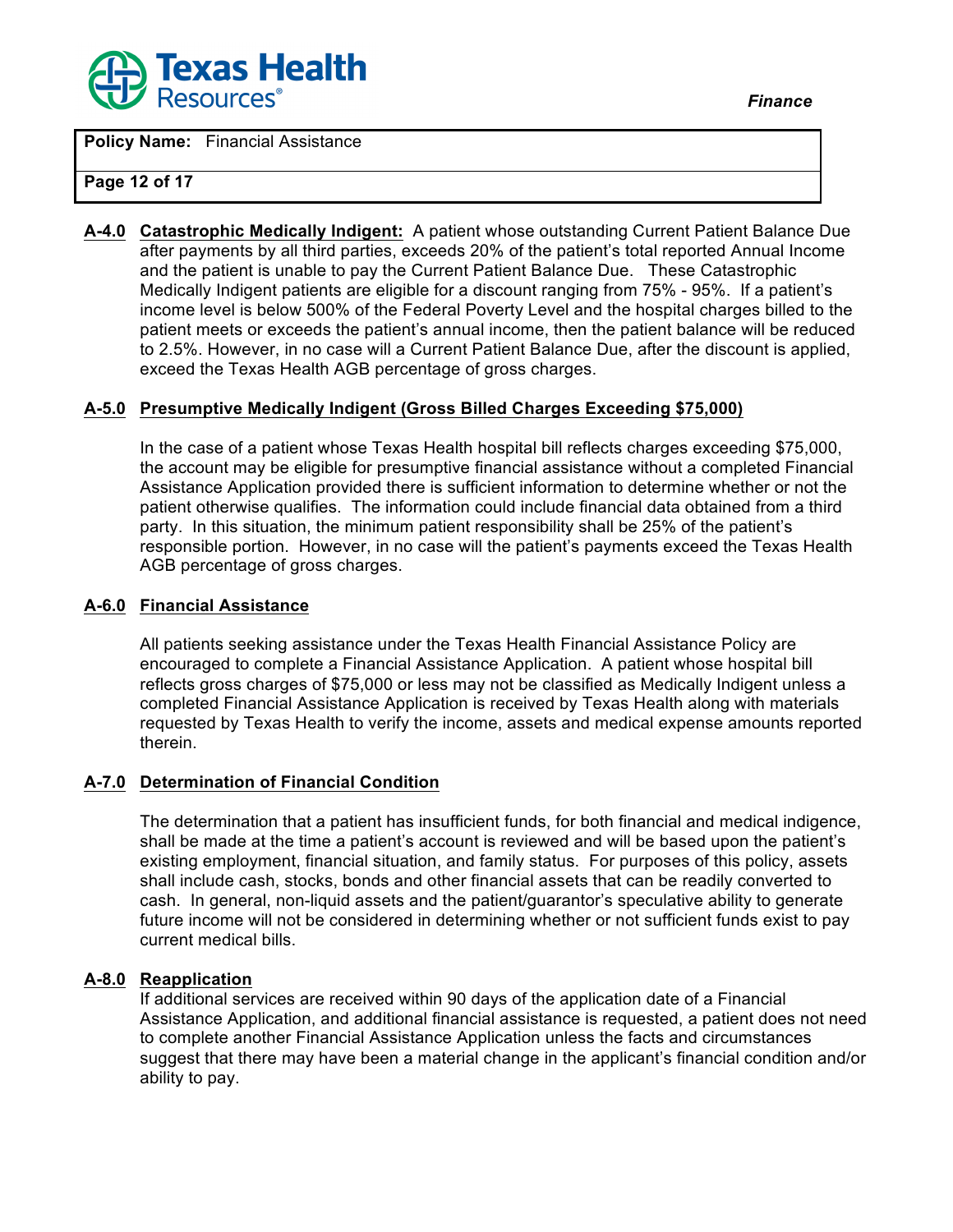

## **Page 13 of 17**

#### **A-9.0 Non-Emergent Financial Assistance**

Financial assistance under the Texas Health Financial Assistance Policy may be provided to patients with either emergent or non-emergent conditions. Priority under the Texas Health Financial Assistance Policy is given to patients with emergent medical conditions. In reviewing applications for financial assistance for non-emergent care, Texas Health will consider the availability of other resources in the community that meet the applicant's needs, the ability of Texas Health hospitals to provide the proper continuum of care, and the impact of the specific request on the ability of Texas Health to provide care to the broad community it serves.

#### **A-10.0 Patient Cooperation**

It is the responsibility of the patient to actively participate in the hospital's financial assistance screening process, to authorize (if required) Texas Health to access available third party information and to provide requested information on a timely basis, including, without limitations, providing the hospital with information concerning actual or potentially available health benefits coverage (including available COBRA coverage), financial status (i.e. income, financial assets) and any other information that is necessary for Texas Health to make a determination regarding the patient's financial and insured eligibility. A patient's failure to cooperate may result in a denial of financial assistance.

Financial assistance is one option for resolving settlement of a Current Patient Balance Due. If funds are collected on the patient's account prior to financial assistance approval, they will not be refunded to the patient unless payments exceed the Texas Health AGB percentage.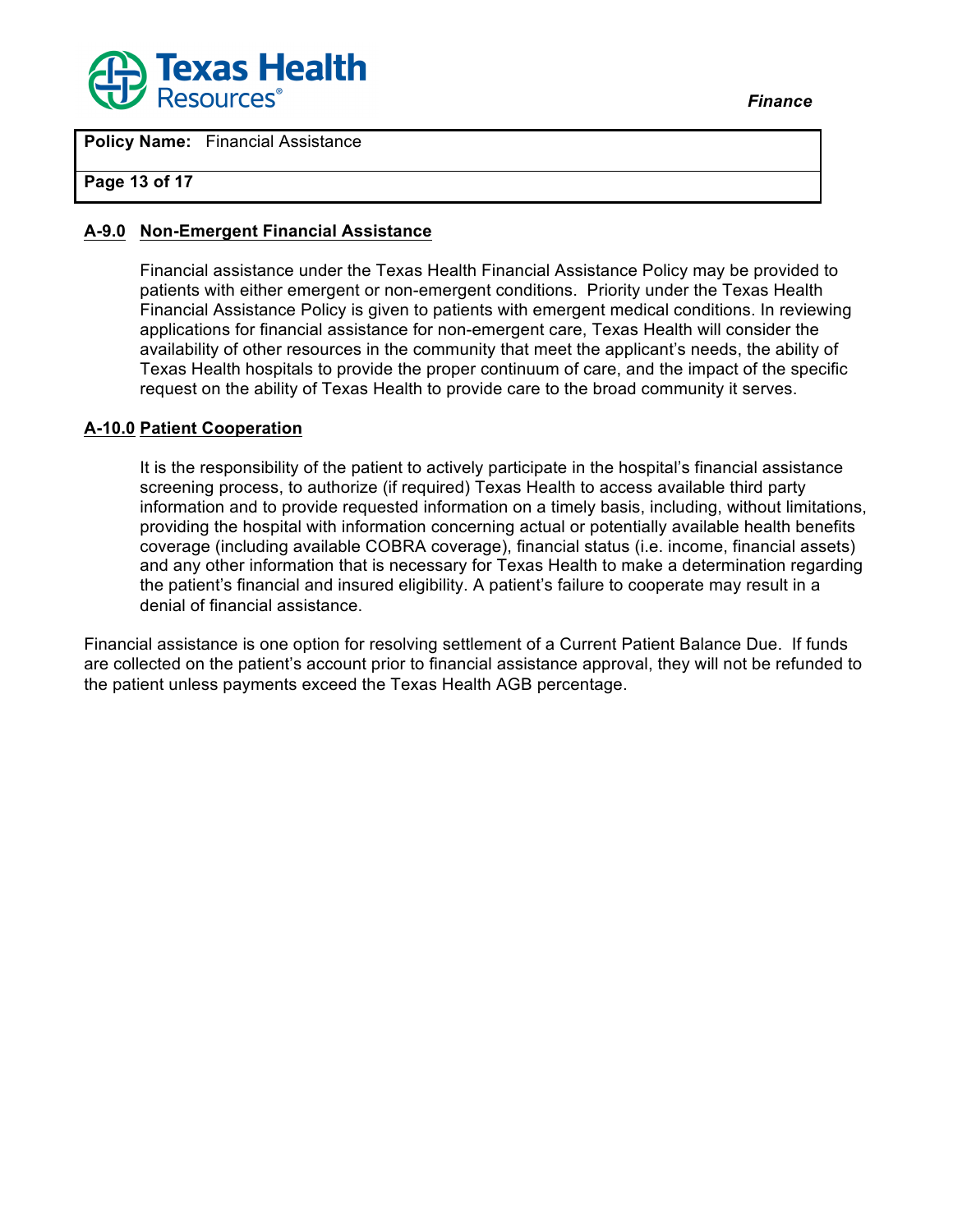

**Page 14 of 17**

# *Finance*

#### **Attachment B**

#### **Financially, Medically, Catastrophic Indigent**

Based on Federal Poverty Guidelines Issued 1/18/18

| Financially Indigent<br>Classification |                                  |                        | <b>Medically Indigent Classification</b><br>Balance due must be equal to or greater than the specified % of the patient's Yearly<br>Income for eligibility |                                 |                                 |                                 |                                 |  |  |
|----------------------------------------|----------------------------------|------------------------|------------------------------------------------------------------------------------------------------------------------------------------------------------|---------------------------------|---------------------------------|---------------------------------|---------------------------------|--|--|
| Number in<br>Household                 | 200%                             | Specified %            | $> 5\%$                                                                                                                                                    | $> 5\%$                         | $> 5\%$                         | >10%                            | >10%                            |  |  |
|                                        |                                  | Number in<br>Household | 201 - 250%                                                                                                                                                 | 251 - 300%                      | $301 - 350\%$                   | 351 - 400%                      | 401 - 500%                      |  |  |
| 1                                      | \$24,280                         |                        | $$24,281-$<br>\$30,350                                                                                                                                     | $$30,351-$<br>\$36,420          | $$36,421-$<br>\$42,490          | $$42,491-$<br>\$48,560          | $$48,561-$<br>\$60,700          |  |  |
| $\overline{2}$                         | \$32,920                         | $\overline{2}$         | \$32,921-<br>\$41,150                                                                                                                                      | $$41,151-$<br>\$49,380          | \$49,381-<br>\$57,610           | $$57,611-$<br>\$65,840          | $$65,841-$<br>\$82,300          |  |  |
| 3                                      | \$41,560                         | 3                      | \$41,561-<br>\$51,950                                                                                                                                      | $$51,951-$<br>\$62,340          | $$62,341-$<br>\$72,730          | $$71,731-$<br>\$83,120          | \$83,121-<br>\$103,900          |  |  |
| 4                                      | \$50,200                         | 4                      | $$50,201-$<br>\$62,750                                                                                                                                     | $$62,751-$<br>\$75,300          | \$75,301-<br>\$87,850           | \$87.851-<br>\$100,400          | $$100,401-$<br>\$125,500        |  |  |
| 5                                      | \$58,840                         | 5                      | \$58,841-<br>\$73,550                                                                                                                                      | $$73.551-$<br>\$88,260          | \$88.261-<br>\$102,970          | \$102.971-<br>\$117,680         | $$117.681-$<br>\$147,100        |  |  |
| 6                                      | \$67,480                         | 6                      | \$67,481-<br>\$84,350                                                                                                                                      | \$84,351-<br>\$101,220          | $$101.221-$<br>\$118,090        | $$118.091-$<br>\$134,960        | \$134,961-<br>\$168,700         |  |  |
| 7                                      | \$76,120                         | 7                      | \$76,121-<br>\$95,150                                                                                                                                      | $$95,151-$<br>\$114,180         | $$114,181-$<br>\$133,210        | $$133,211-$<br>\$152,240        | $$152,241-$<br>\$190,300        |  |  |
| 8                                      | \$84,760                         | 8                      | \$84,761-<br>\$105,950                                                                                                                                     | \$105,951-<br>\$127,140         | $$127,141-$<br>\$148,330        | $$148,331-$<br>\$169,520        | $$169,521-$<br>\$211,900        |  |  |
| <b>Discount</b>                        | 100% of<br><b>Balance</b><br>Due | Discount               | 95% of<br><b>Balance</b><br>Due                                                                                                                            | 90% of<br><b>Balance</b><br>Due | 85% of<br><b>Balance</b><br>Due | 80% of<br><b>Balance</b><br>Due | 75% of<br><b>Balance</b><br>Due |  |  |

Catastrophic Medically Indigent

If Patient's Yearly Income exceeds 500% of Federal Poverty Guidelines

| Discount           |
|--------------------|
| 95% of Balance Due |
| 90% of Balance Due |
| 85% of Balance Due |
| 80% of Balance Due |
| 75% of Balance Due |
|                    |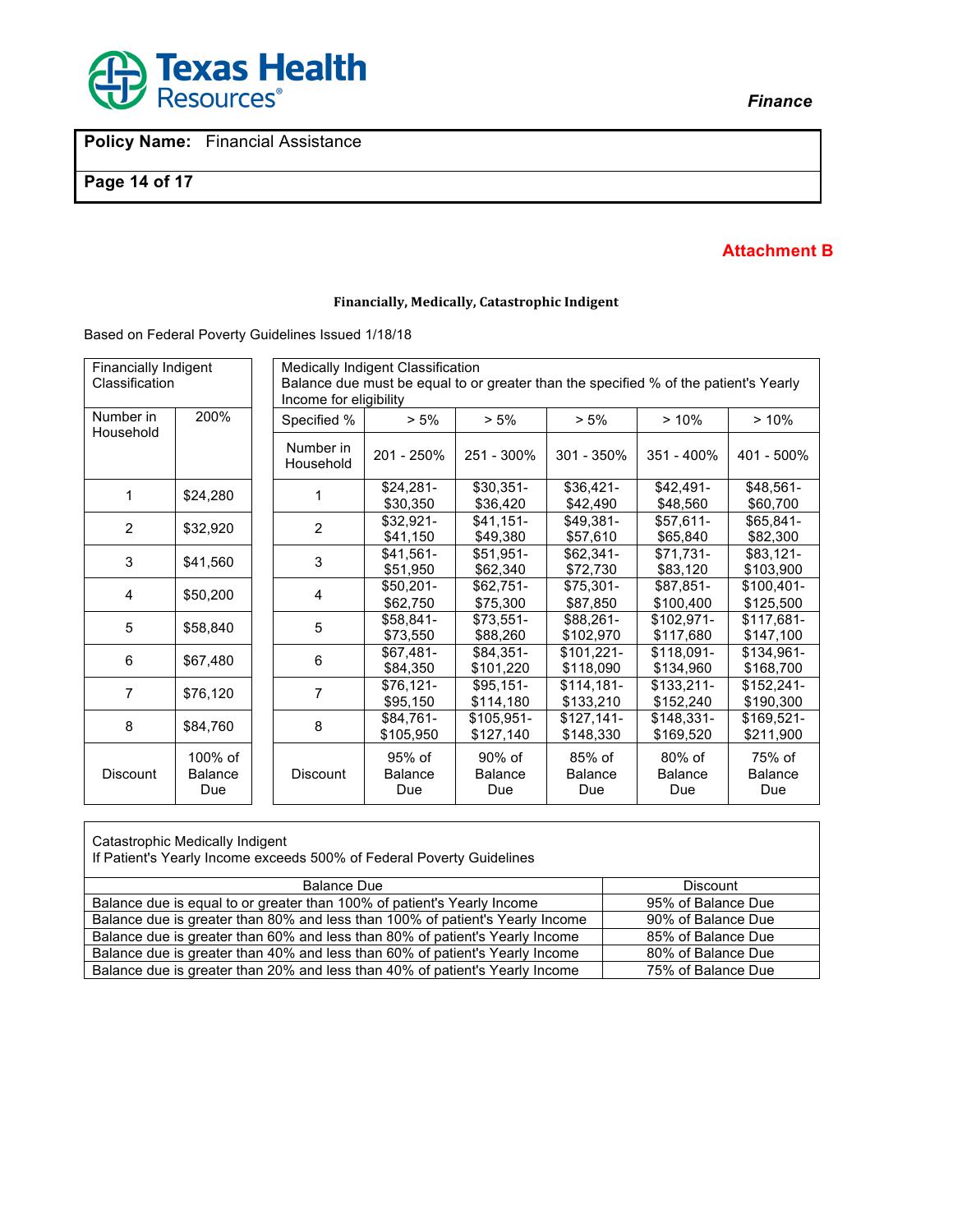



**Page 15 of 17**

**Attachment C**

#### FINANCIAL ASSISTANCE POLICY LIST OF COVERED ENTITIES 3/2018

## **Texas Health Wholly Controlled Hospitals**

Texas Health Arlington Memorial Hospital Texas Health Harris Methodist Hospital Azle Texas Health Harris Methodist Hospital Cleburne Texas Health Harris Methodist Hospital Fort Worth Texas Health Harris Methodist Hospital Hurst-Euless Bedford Texas Health Harris Methodist Hospital Southwest Fort Worth Texas Health Harris Methodist Hospital Stephenville Texas Health Harris Specialty Hospital Fort Worth Texas Health Presbyterian Hospital Allen Texas Health Presbyterian Hospital Alliance Texas Health Presbyterian Hospital Dallas Texas Health Presbyterian Hospital Denton Texas Health Presbyterian Hospital Kaufman Texas Health Presbyterian Hospital Plano Texas Health Recovery and Wellness Center Texas Health Seay Behavioral Health Hospital Texas Health Springwood Behavioral Health Hospital

#### **Texas Health Joint Venture Affiliates**

AMH Cath Labs, LLC (dba Texas Health Heart & Vascular Hospital Arlington) FTH DFW Partners, LLC (dba Texas Health Hospital) Flower Mound Hospital Partners, LLC (dba Texas Health Presbyterian Hospital Flower Mound) Physicians Medical Center, LLC (dba Texas Health Center for Diagnostics & Surgery Plano) Rockwall Regional Hospital, LLC (dba Texas Health Presbyterian Hospital Rockwall) Southlake Specialty Hospital, LLC (dba Texas Heath Harris Methodist Hospital Southlake) Texas Health Hospital Frisco Texas Institute for Surgery LLP, (dba Texas Institute for Surgery at Texas Health Presbyterian Dallas) USMD Hospital at Arlington, LP USMD Hospital at Fort Worth, LP

## **Other Non-Hospital Entities**

Texas Health Back Care Texas Health Medical Support Texas Health Physicians Group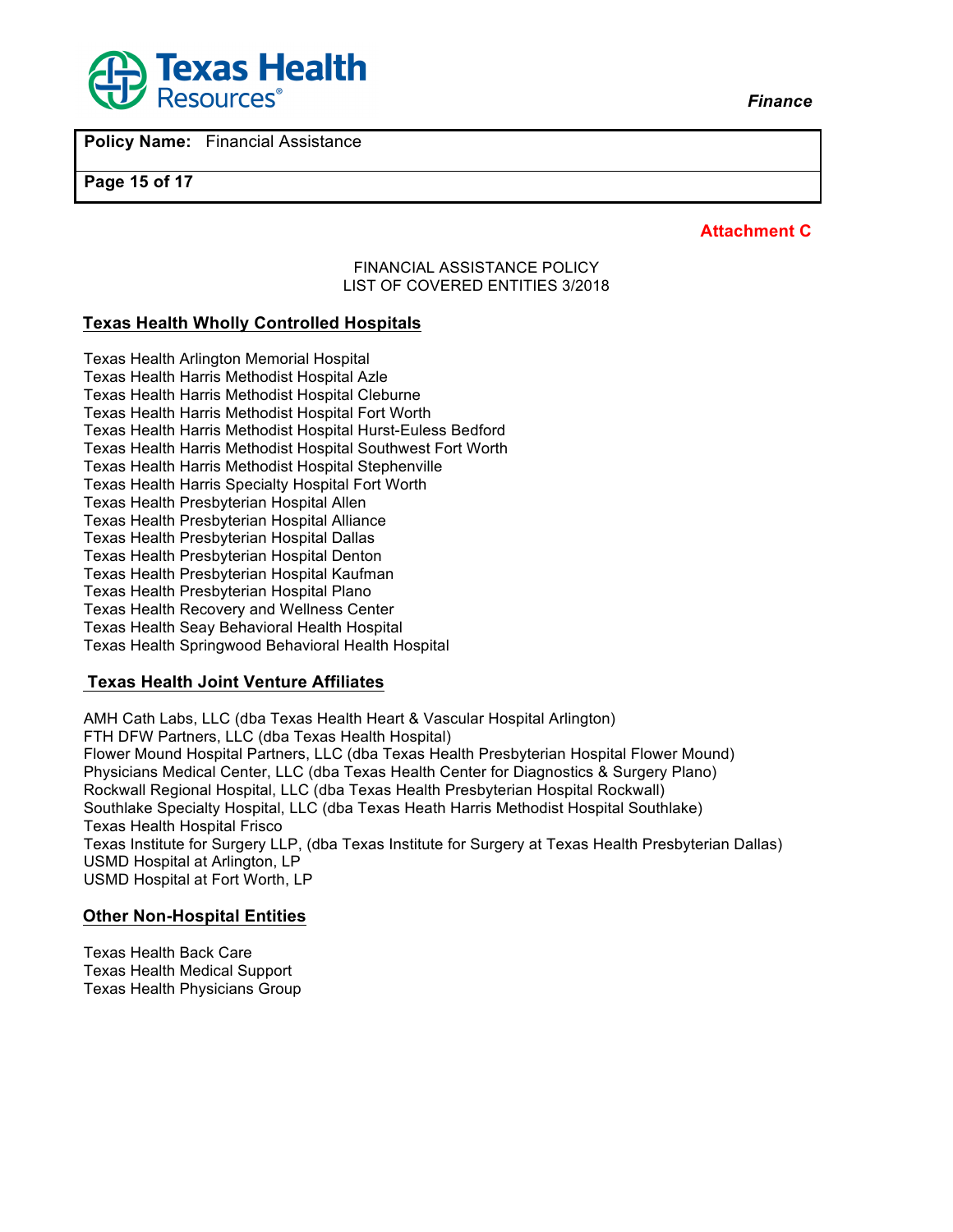

**Policy Name:** Financial Assistance

#### **Page 16 of 17**

# NON-COVERED PROVIDERS/SERVICES

Certain professional and physician services are often performed along with hospital services as ordered by various treating physicians. A patient may be billed separately for services provided by their attending physician, ER physician, radiologists, hospitalists, pathologists, cardiologists, neonatologists, anesthesiologists and/or other non-hospital providers.

The Texas Health Financial Assistance Policy applies only to services provided by the hospital entities listed in this attachment who have adopted this policy. Patients may receive additional bills for health care services from other providers which are not covered under this policy. The number of non-covered providers delivering emergency or Medically Necessary Care is extensive and frequently changing. Therefore, the following types of providers and/or lines of service have been identified as those services which are not covered under this financial assistance policy. A more extensive listing of the non-covered providers by entity can be obtained free of charge either electronically or on paper by calling 1-682-236-7959.

Non-Covered Providers include the following categories:

Ambulance Charges Ambulatory Surgery Centers **Anesthesiologist** Attending Physician **Cardiologist** Dialysis Centers Durable Medical Equipment (DME) Emergency Room Physician Home Health **Hospitalists Neonatologist** Other Professional Providers Outside Laboratory Pathologist **Physicians** Radiologist